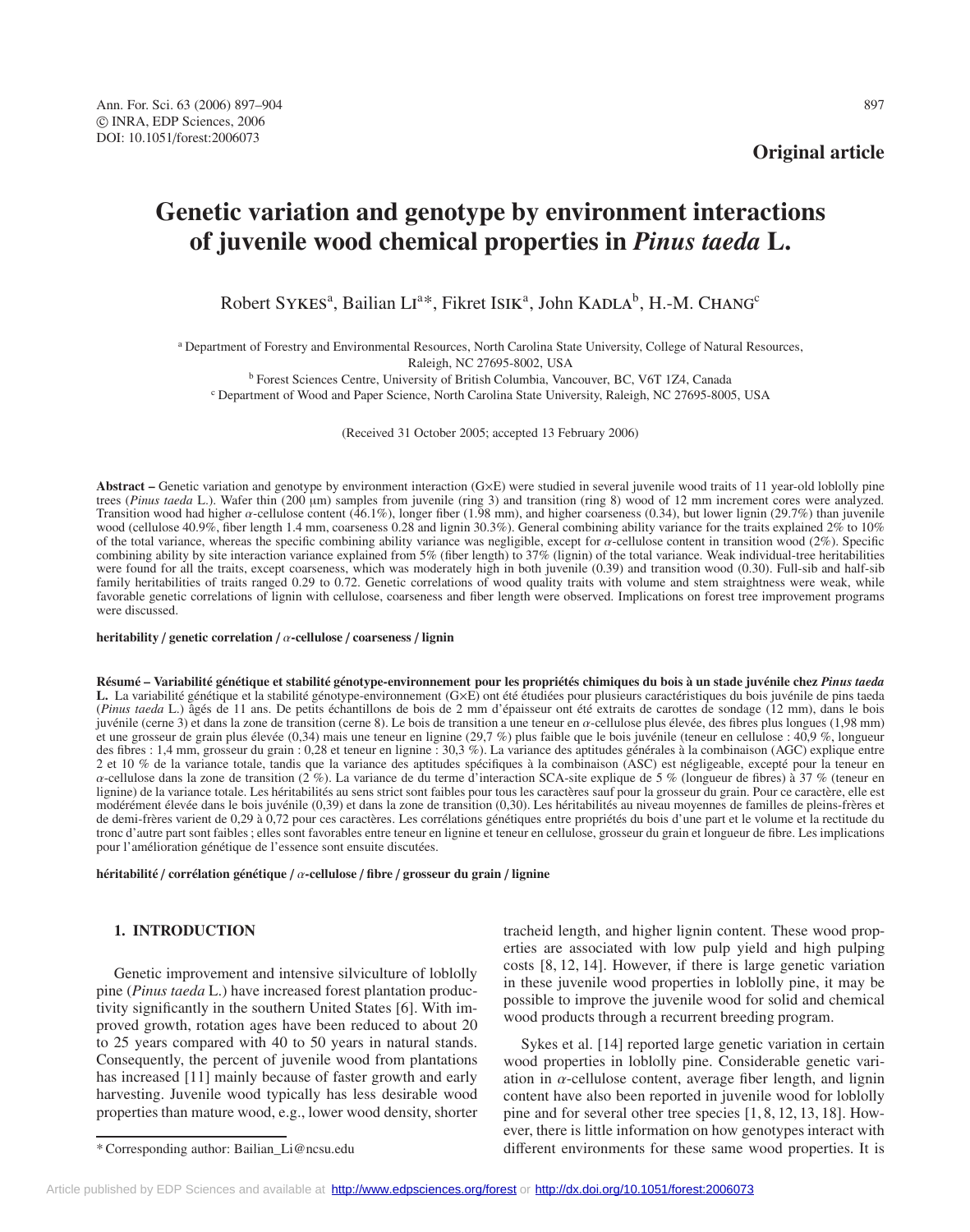essential to determine the magnitude of genotype by environment interaction (G×E) for a tree breeding program to be effective [3, 10]. The level of G×E would help tree breeders and practical foresters decide how to effectively design breeding programs and whether genotypes with desirable wood traits can be planted in different environments. Such information would benefit tree improvement programs of loblolly pine and the pulp and paper industry by allowing the selection and planting of suitable trees on suitable sites. If G×E is deemed to be negligible, then selected genotypes could be used for plantations to produce uniform wood under different environmental conditions. This would increase yield, improve product properties, and lower pulping costs [19].

The propose of this study was to determine the level of genetic variation of key juvenile wood properties in loblolly pine on four test sites and examine G×E interaction. Specific objectives were (1) to compare genetic variation in  $\alpha$ -cellulose content, fiber length, coarseness, and lignin content on four field test sites, (2) examine G×E interaction of the same traits, and (3) study relationships between growth, stem quality, wood density with these additional wood traits.

## **2. MATERIALS AND METHODS**

#### **2.1. Materials and data collection**

Fourteen full-sib families generated by a 6-parent half-diallel mating design were tested on four sites in South Carolina, in the southeastern USA. Sites 1 and 2 were established on a relatively fertile soil in 1989. Sites 3 and 4 were established one year later on sandy soils with lower fertility. The average rainfall and temperatures do not vary between sites because of their close proximities and landscape. A randomized complete block design with six blocks was used in the field. Each full-sib family was laid out in 6-tree row-plots in each block. Wood core samples were collected from every healthy (disease free, dominant or co-dominant) tree in the row-plot when the trees were 11-year-old. Bark to bark 12 mm increment cores were taken from each tree at breast height (about 1.30 m above ground) using generator-powered drills. Wood cores having visible limbs, curves, resin pockets, or compression wood were avoided. The samples were placed in sealed plastic storage bags and stored in coolers to retain moisture during the material collection. At the time of wood increment collection height, diameter or stem straightness were not measured but sixth-year values of these traits were available.

In the laboratory, the bark and cambium were removed from the wood cores, and the cores were split at the pith into two radii. Nonvolatile extractives greater than 95% were removed from increment cores by four successive two-day acetone extractions [17]. The increment cores were then soaked in water overnight before ring wood samples were taken. Within-core samples were taken from ring 3 and ring 8 from the pith to study chemical properties of juvenile wood (ring 3) and transition wood (ring 8), respectively. Thin wafers (200 µm) from earlywood and latewood of ring 3 and ring 8 were taken using a microtome. At least 300 mg of each sample were taken from the earlywood and latewood of each ring. Each sample was oven-dried for 12 h [14]. Chemical analysis of  $\alpha$ -cellulose and lignin content, fiber length and coarseness was done using microanalytical techniques developed by Yokoyama et al. [17], which allows the rapid characterization of fiber components and morphology of loblolly pine in a large number of samples. Briefly, the techniques involved are removal of extractives, holo-cellulose preparation,  $\alpha$ -cellulose and lignin content determination, and average fiber length and coarseness analyses.

#### **2.2. Statistical analyses**

Juvenile wood and transition wood were compared for micro wood traits using the paired t-tests. A general linear mixed model was fitted to data to estimate variance components for combined sites.

$$
y = X\beta + Z\gamma + \varepsilon \tag{1}
$$

where, y is the vector of individual observations,  $\beta$  is the vector of fixed-effects parameters (overall mean, site, and blocks within site),  $\gamma$  is the vector of random-effects parameters including general combining ability (GCA) for female and male, specific combining ability (SCA), GCA by site interaction, SCA by site interaction, and plotto-plot error. The  $\varepsilon$  is an unknown random error vector; *X* and *Z* are known design matrices for fixed and random effects, respectively. The variance of the *Y* vector is  $V = V(Y) = ZGZ^{T} + R$  [7]. The random factors  $(\gamma)$  and the errors  $(\varepsilon)$  are assumed to have normal distributions. Thus, the random effects are assumed to have 0 mean and *G* diagonal variance-covariance matrix. Similarly, the errors assumed to have 0 mean and *R* variance-covariance matrix ( $R = \sigma^2 I_n$ ). The diallel genetic analyses were carried out using a general linear mixed model and implementing with the SAS Mixed procedure [16]. Using variance components from the mixed model, individual-tree  $(h_i^2)$ , half-sib family  $(h_{hs}^2)$ , and full-sib family  $(h_{fs}^2)$  heritabilities were estimated for the wood properties as follows:

$$
h_i^2 = \frac{4\sigma_g^2}{2\sigma_g^2 + \sigma_s^2 + 2\sigma_{gl}^2 + \sigma_{sl}^2 + \sigma_{plot}^2 + \sigma_e^2}
$$
 (2)

$$
h_{hs}^{2} = \frac{\sigma_{g}^{2}}{\left(p\sigma_{g}^{2} + \sigma_{s}^{2} + \frac{p\sigma_{gl}^{2}}{t} + \frac{\sigma_{sl}^{2}}{t} + \frac{\sigma_{pol}^{2}}{t} + \frac{\sigma_{e}^{2}}{t} + \frac{\sigma_{e}^{2}}{t}}\right) \frac{1}{(p-1)}}
$$
(3)

$$
h_{fs}^2 = \frac{2\sigma_g^2}{2\sigma_g^2 + \sigma_s^2 + \frac{2\sigma_{gl}^2}{t} + \frac{\sigma_{sl}^2}{t} + \frac{\sigma_{plot}^2}{tb} + \frac{\sigma_e^2}{tbn}} \tag{4}
$$

where,  $\sigma_g^2$  is the GCA variance,  $\sigma_s^2$  is the SCA variance,  $\sigma_{gl}^2$  and  $\sigma_{sl}^2$ <br>are the GCA by site and SCA by site interactions,  $\sigma_g^2$ , is the plot are the GCA by site and SCA by site interactions,  $\sigma_{plot}^2$  is the plot variance,  $\sigma_e^2$  is the residual variance, *t* is the number of sites (*t* = 4),<br>*h* is the number of blocks within sites (*h* = 6), *n* is the number of *b* is the number of blocks within sites ( $b = 6$ ),  $p$  is the number of parents ( $p = 6$ ) and *n* is the harmonic mean number of trees within plot ( $n = 2.83$ ). Standard errors of heritabilities were estimated by the Delta Method [9]. Individual-tree breeding values were estimated by adding parental general combining ability estimates to the estimated within-family value (Aw). Within-family value (Aw) for each tree is obtained from solving the mixed model equation as y <sup>−</sup> *<sup>X</sup>*β <sup>−</sup> *<sup>Z</sup>*γ and adjusting by approximate within-family heritability  $(2\sigma_g^2/\sigma_e^2)$ .<br>Product-moment correlations were estimated among the

Product-moment correlations were estimated among the wood properties, stem straightness, and growth traits. Approximate genetic correlations among traits were calculated using individual-tree breeding values of the wood properties. Hypothesis test  $(H_0: r_p = 0, H_0:$  $r_A$  = 0) of phenotypic and approximate genetic correlations were carried out using a *t* distribution with *n*-2 degrees of freedom. The magnitudes of genotype by environment interactions were estimated by analyzing combined sites under the general linear mixed model given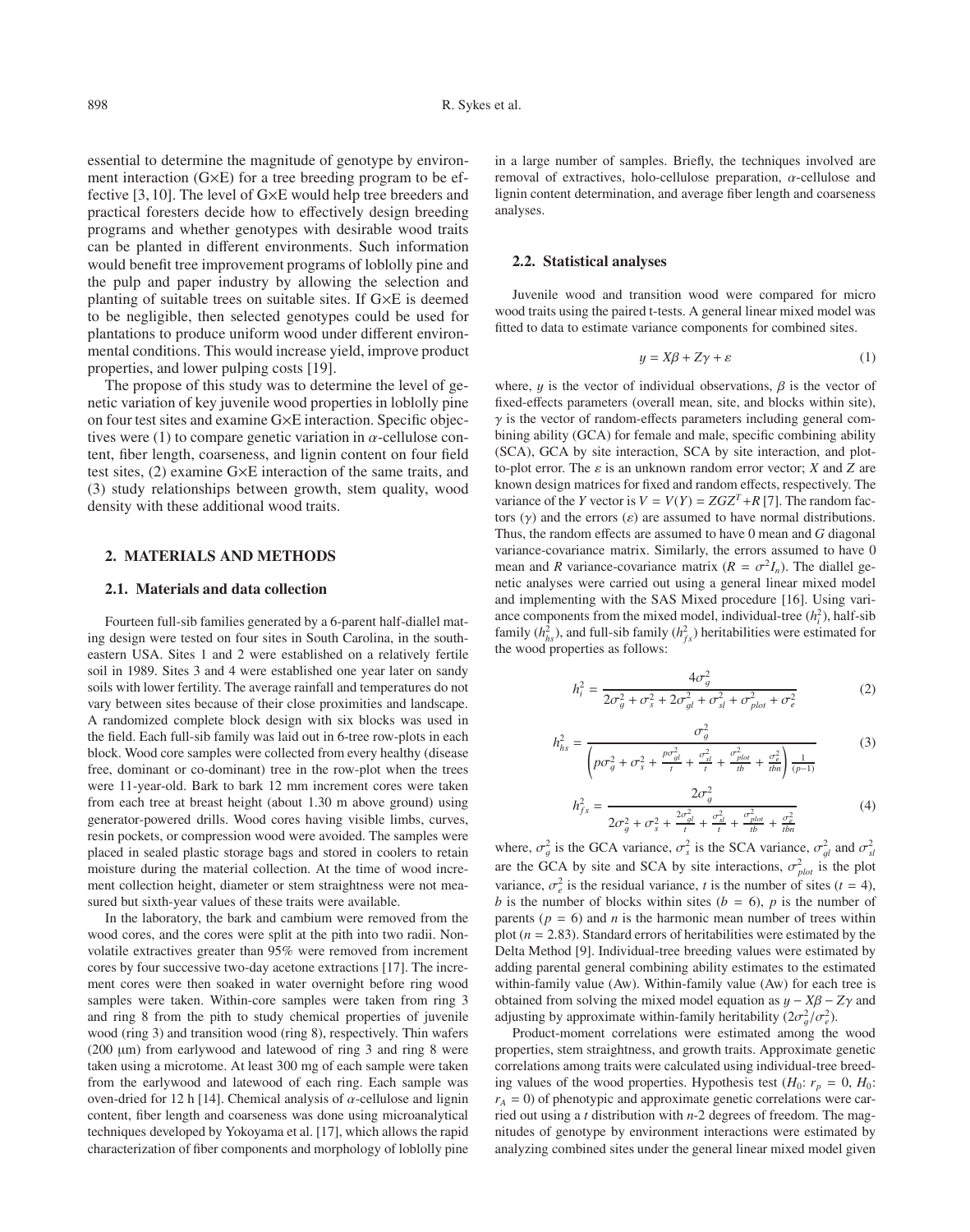

**Figure 1.** α-cellulose (%), lignin (%), fiber length (mm) and coarseness means for ring 3 and ring 8 from the pith. E and L stands for earlywood and latewood within each ring, respectively. The thick horizontal bars in the middle of the boxes are the standard deviations.

**Table I.** Comparisons of juvenile (ring 3) and transition (ring 8) wood for α-cellulose (ACY), lignin (LIG), fiber length (FLW) and coarseness (COA) of loblolly pine across four sites.

| Ring 3 (mean $\pm$ SE) | Ring 8 (mean $\pm$ SE) | <sup>1</sup> DF | t Value | P >  t       |
|------------------------|------------------------|-----------------|---------|--------------|
| $40.9 \pm 0.09$        | $46.1 \pm 0.12$        | 3347            | $-35.7$ | ${}< 0.0001$ |
| $30.3 \pm 0.04$        | $29.7 \pm 0.04$        | 3702            | 9.4     | < 0.0001     |
| $1.40 \pm 0.006$       | $1.98 \pm 0.012$       | 2715            | $-42.5$ | < 0.0001     |
| $0.28 \pm 0.0015$      | $0.34 \pm 0.0022$      | 3091            | $-20.6$ | < 0.0001     |
|                        |                        |                 |         |              |

<sup>1</sup> DF is the degrees of freedom for the paired *t* test,  $P > |t|$  is the probability of *t* statistic.

in equation (1). Type B correlation ( $r_{B\_g c a}$ ) for a trait was estimated using the additive genetic variance and genotype by environment interaction variance as follows:

$$
r_{B\_gca} = \frac{\sigma_g^2}{\sigma_g^2 + \sigma_{gl}^2}.
$$
 (5)

A correlation coefficient close to 1.0 indicates no interaction, whereas small coefficients indicate significant rank changes among the genotypes from one location to another.

# **3. RESULTS**

Sites were significantly different for  $\alpha$ -cellulose content  $(P > 0.001)$  and coarseness  $(P < 0.01)$  but not for lignin content ( $P = 0.888$ ) and fiber length ( $P < 0.582$ ). Faster growing sites 1 and 2 had smaller coarseness than the slower growing sites 3 and 4. There was inconsistency between the rate of sites' growth and  $\alpha$ -cellulose content (data were not presented). The fastest growing site 2 located at the river bed had significantly smaller cellulose content (41.4%) compared to the slower growing site 4 (46.4%).

## **3.1. Comparison of wood types**

Alpha cellulose content  $(\%)$ , fiber length (mm), and coarseness based on across sites increased from the earlywood to latewood within a ring (Fig. 1). In contrast, lignin content (%) did not change. Transition wood (ring 8) had significantly  $(P > 0.0001)$  greater percentage of  $\alpha$ -cellulose, longer fiber, greater coarseness, and less lignin than juvenile wood (ring 3) (Tab. I). Transition wood had about  $5.2\%$  more  $\alpha$ -cellulose than juvenile wood. The difference between two wood types for lignin content was less than 1% but still significant. Transition wood had about 0.58 mm longer fibers than juvenile wood. We observed two distinct variation patterns for the juvenile and transition wood (Fig. 2). Variation in  $\alpha$ -cellulose, coarseness, and fiber length was greater in transition wood than in juvenile wood. In contrast, variation in lignin content was similar for the two wood types.

# **3.2. Genetic parameters**

Percentages of variance components and heritability estimates for wood traits are presented in Table II. Additive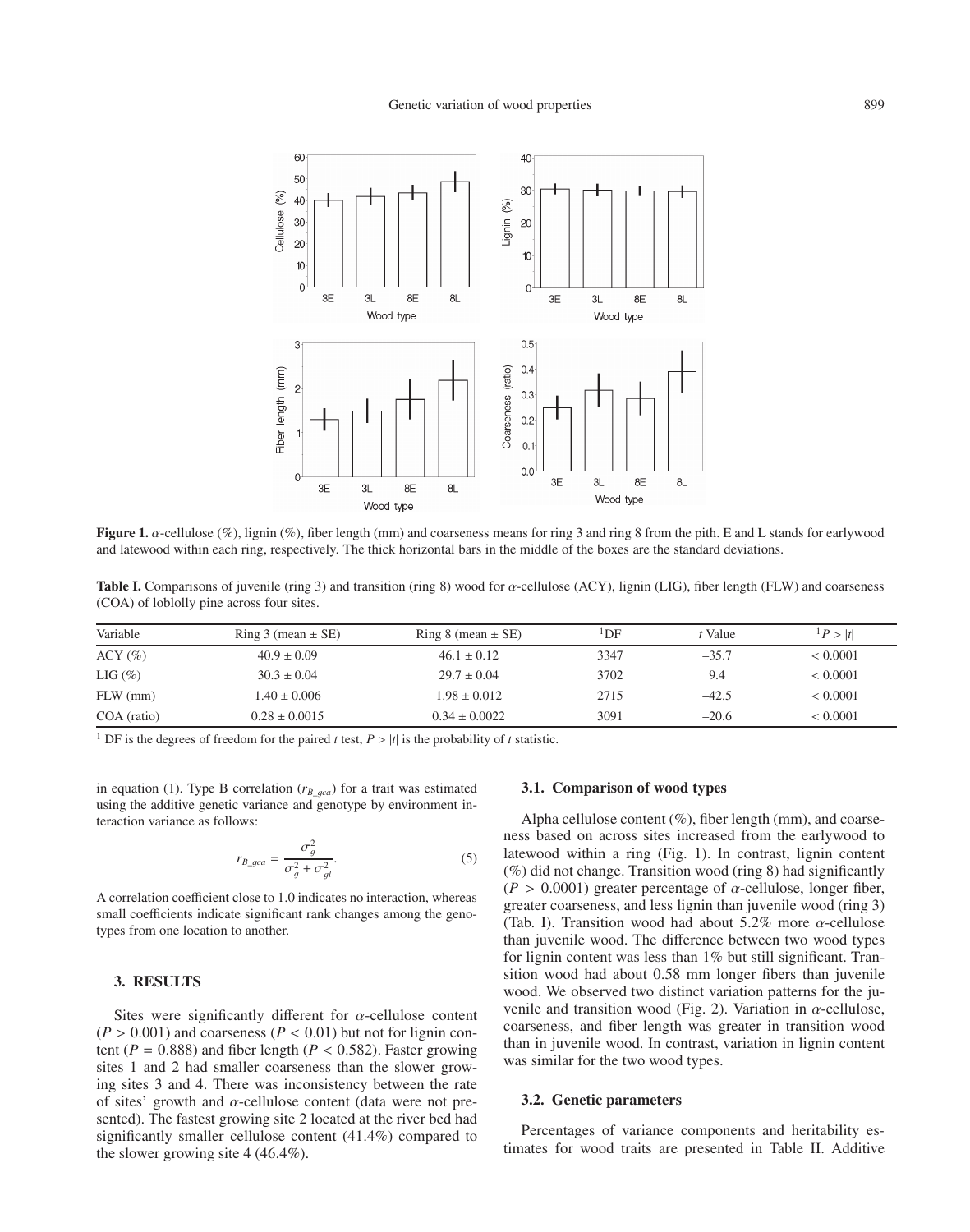

**Figure 2.** Variation in α-cellulose (%), lignin (%), fiber length (mm) and coarseness for the juvenile (ring 3) and transition wood (ring 8) across four sites. The thick horizontal bars in the middle of the boxes are the median; lower and upper edges of the boxes are quartiles. The circles are extreme values.

genetic effects  $(\sigma_g^2)$  explained 3% (lignin and fiber length) to  $10\%$  (coarseness) of the total phenotypic variance for the iu-10% (coarseness) of the total phenotypic variance for the juvenile wood. Non-additive genetic effects were zero for all the traits for juvenile wood. Surprisingly, very high percentage of phenotypic variance for the traits was explained by specific combining ability by site interaction effects, except for fiber length. Whereas, general combining ability by site interaction variances for the traits were negligible or zero.

The range of additive effects for micro wood traits in the transition wood was 2% to 7%. Additive genetic effects in transition wood were smaller for  $\alpha$ -cellulose and coarseness, but were higher for lignin and fiber length compared to the juvenile wood. Non-additive genetic effects for cellulose (2%) were as high as the additive genetic effects in the transition wood. Non-additive genetic effects for lignin and coarseness in transition wood were zero or negligible. Similar to juvenile wood, we also observed high non-additive genetic by site interaction variances for all four micro wood traits for the transition wood.

Heritabilities for juvenile and transition wood are presented in Table II. Coarseness was the most heritable trait among the four studied wood traits. Weak individual–tree heritabilities were found for  $\alpha$ -cellulose, lignin and fiber length for the juvenile wood.  $\alpha$ -cellulose had lower individual-tree and family mean heritabilities for transition wood than for juvenile wood. In contrast, heritabilities of lignin were higher in the transition wood than in juvenile wood. Fiber length and coarseness had similar heritability for both wood types. All the heritability estimates were associated with high standard errors.

## **3.3. Genotype by environment interaction**

General combining ability by site interaction variance  $(\sigma_{gl}^2)$ was zero for the *α*-cellulose and coarseness for the juvenile<br>
wood (Tab II) For lignin content the  $\sigma^2$  explained 3% of wood (Tab. II). For lignin content, the  $\sigma_{gl}^2$  explained 3% of<br>the total phenotypic variance while it was negligible for fiber the total phenotypic variance while it was negligible for fiber length (1%). Transition wood had considerable  $\sigma_{gl}^2$  variance<br>for lignin (5%) and coarseness (6%) but was zero for  $\alpha$ for lignin (5%) and coarseness (6%) but was zero for  $\alpha$ cellulose and fiber length. Specific combining ability by site interaction variance  $(\sigma_{sl}^2)$  was very high for all traits in both<br>invanile and transition wood. The  $\sigma^2$  explained 5% (fiber juvenile and transition wood. The  $\sigma_{sl}^2$  explained 5% (fiber<br>length) to 37% (lignin) of the total phenotypic variance at iulength) to 37% (lignin) of the total phenotypic variance at juvenile wood. The range of the specific combining ability by site interaction variance for the transition wood was from 10% (fiber length) to 32% (lignin).

Type B genetic correlations ( $r_{B\_gca}$ ) as a measure of importance of genotype by environment interactions are presented in Table III for parents (half-sib level due to additive genetic effects). Type B correlations for  $\alpha$ -cellulose for two wood types and for combined wood were 1.0 because of zero general combining ability by site interaction variances. For other traits, the estimated additive type B genetic correlations for the juvenile, transition and combined wood were in the range of 0.51 (lignin) to 0.95 (fiber length), except for coarseness for juvenile wood. Parent trees were relatively stable for fiber length as shown by high additive type B genetic correlations. However, very high specific combining ability by site interaction effects suggested considerable rank changes at the full-sib family level from one site to another for all the traits.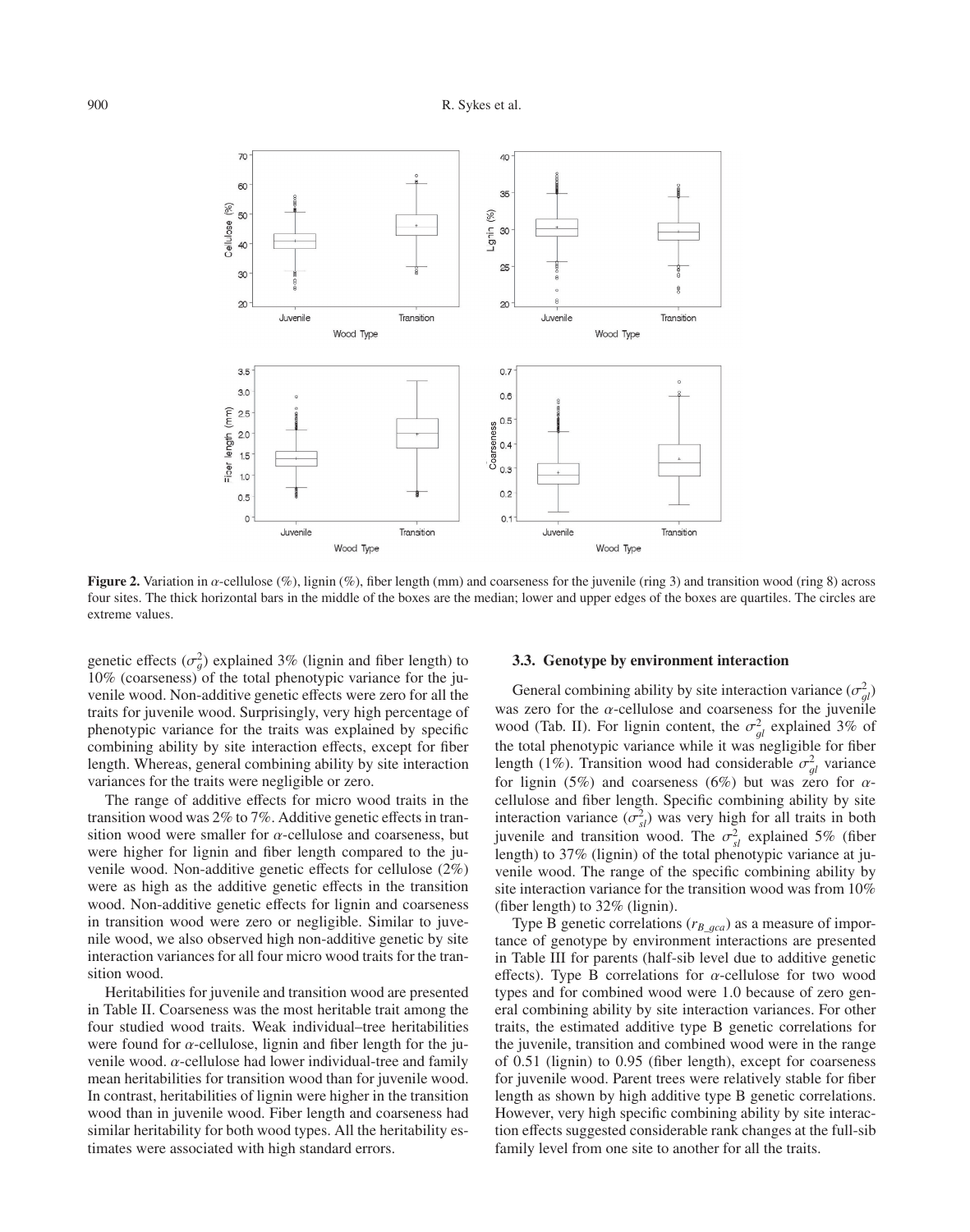**Table II.** Variance components (Estimate) explained by each random effect, the percentage over the total variance, individual-tree  $(h_i^2)$ , full-sib family  $(h_{fs}^2)$  and half-sib family  $(h_{hs}^2)$  means heritabilities ( $\pm$  standard error) for micro wood traits of juvenile wood and transition wood of loblolly pine from combined sites analysis.

(a) Juvenile wood (ring 3)

| Estimate          | $\alpha$ –Cellulose | $\%$             | Lignin          | $\%$           | Fiber length    | $\%$           | Coarseness      | $\%$     |
|-------------------|---------------------|------------------|-----------------|----------------|-----------------|----------------|-----------------|----------|
| $\sigma_g^2$      | 0.29                | $\overline{4}$   | 0.08            |                | 0.0016          |                | 0.00021         | 10       |
| $\sigma_s^2$      | $\Omega$            | $\overline{0}$   | $\overline{0}$  | $\overline{0}$ | $\theta$        | $\overline{0}$ | $\Omega$        | $\theta$ |
| $\sigma_{gl}^2$   | $\Omega$            | $\boldsymbol{0}$ | 0.08            | 3              | 0.0006          |                | 0               | 0        |
| $\sigma_{sl}^2$   | 1.80                | 23               | 1.01            | 37             | 0.0026          | 5              | 0.00068         | 31       |
| $\sigma_{plot}^2$ | 1.30                | 17               | 0.12            | 4              | 0.0079          | 15             | 0.00025         | 11       |
| $\sigma_e^2$      | 4.41                | 57               | 1.44            | 53             | 0.0398          | 76             | 0.00103         | 47       |
| $h_i^2$           | $0.15 \pm 0.14$     |                  | $0.12 \pm 0.17$ |                | $0.12 \pm 0.10$ |                | $0.39 \pm 0.28$ |          |
| $h_{fs}^2$        | $0.50 \pm 0.25$     |                  | $0.35 \pm 0.33$ |                | $0.63 \pm 0.22$ |                | $0.68 \pm 0.19$ |          |
| $h_{hs}^2$        | $0.63 \pm 0.40$     |                  | $0.47 \pm 0.43$ |                | $0.66 \pm 0.40$ |                | $0.72 \pm 0.42$ |          |

(b) Transition wood (ring 8)

| Estimate          | $\alpha$ –Cellulose | $\%$             | Lignin          | $\%$     | Fiber length    | $\%$           | Coarseness      | $\%$           |
|-------------------|---------------------|------------------|-----------------|----------|-----------------|----------------|-----------------|----------------|
| $\sigma_g^2$      | 0.25                | 2                | 0.14            | 6        | 0.0059          | 4              | 0.00026         |                |
| $\sigma_s^2$      | 0.27                | 2                | $\theta$        | $\Omega$ | 0.0009          |                | $\Omega$        | $\overline{0}$ |
| $\sigma_{gl}^2$   | $\theta$            | $\boldsymbol{0}$ | 0.13            | 5        | 0.0007          | $\overline{0}$ | 0.00020         | 6              |
| $\sigma_{sl}^2$   | 3.26                | 28               | 0.81            | 32       | 0.0159          | 10             | 0.00071         | 20             |
| $\sigma_{plot}^2$ | 1.47                | 13               | 0.06            | 2        | 0.0236          | 15             | 0.00032         | 9              |
| $\sigma_e^2$      | 6.49                | 55               | 1.37            | 54       | 0.1096          | 70             | 0.00201         | 57             |
| $h_i^2$           | $0.09 \pm 0.13$     |                  | $0.23 \pm 0.24$ |          | $0.15 \pm 0.13$ |                | $0.30 \pm 0.26$ |                |
| $h_{fs}^2$        | $0.29 \pm 0.37$     |                  | $0.49 \pm 0.29$ |          | $0.60 \pm 0.28$ |                | $0.62 \pm 0.24$ |                |
| $h_{hs}^2$        | $0.46 \pm 0.46$     |                  | $0.56 \pm 0.41$ |          | $0.67 \pm 0.41$ |                | $0.62 \pm 0.39$ |                |

**Table III.** Type B additive ( $r_{B\_gca}$ ) genetic correlations for  $\alpha$ -cellulose, lignin, fiber length, and coarseness for the juvenile wood (ring 3), transition wood (ring 8) and for the combined wood from combined sites analysis.

| Wood Type       | $\alpha$ –Cellulose | Lignin | Fiber length | Coarseness |
|-----------------|---------------------|--------|--------------|------------|
| Juvenile wood   | .00.                | 0.51   | 0.72         | 00.1       |
| Transition wood | 00.                 | 0.52   | 0.89         | 0.56       |
| Combined        | $00_{.1}$           | 0.53   | 0.95         | 0.77       |

# **3.4. Product-moment phenotypic and additive genetic correlations**

Product-moment correlations between pairs of micro wood traits are presented in Table IV. The relationships of lignin with the other three traits were all negative but favorable. As  $\alpha$ cellulose content, fiber length and coarseness increase lignin content decreases. Alpha cellulose had positive correlations with fiber length (0.57) and coarseness (0.47). The relationship between fiber length and coarseness was also positive. All the product-moment correlations were significantly different from zero ( $P < 0.001$ ).

Wood traits were not genetically correlated with growth, stem straightness, or fusiform rust disease infection. However, additive genetic correlations between micro wood traits were moderately high and significantly different from zero both for juvenile and transition wood (Tab. V). The signs of the genetic **Table IV.** Product-moment (phenotypic) correlations between αcellulose, lignin, fiber length and coarseness for combined juvenile and transition wood across four sites.

|                     | Lignin     | Fiber length | Coarseness |  |
|---------------------|------------|--------------|------------|--|
| $\alpha$ –cellulose | $-0.21***$ | $0.57***$    | $0.47***$  |  |
| Lignin              |            | $-0.20***$   | $-0.24***$ |  |
| Fiber length        |            |              | $0.41***$  |  |

\*\*\* Correlations are significant at 0.001 probability level respectively. Number of observations used ranged from 515 to 550.

correlations were parallel with the signs of phenotypic correlations, i.e., the relationships of lignin with other three traits were all negative (favorable). On the other hand,  $\alpha$ -cellulose, fiber length, and coarseness had positive genetic correlations among traits. Genetic correlations among wood traits for the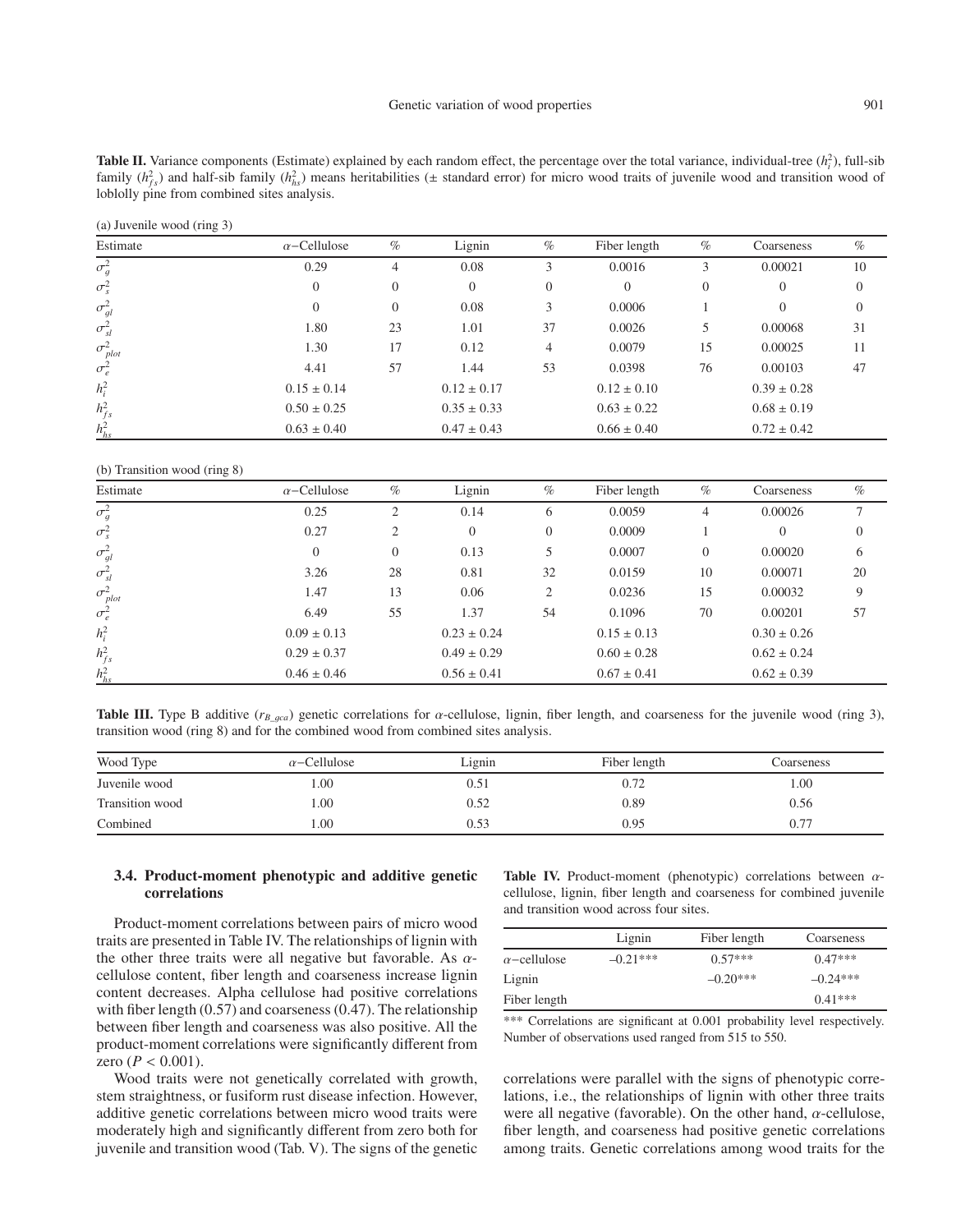|                   | <b>ACY</b> | <b>COA</b> | <b>FLW</b> | LIG        | HT <sub>6</sub> | VOL <sub>6</sub> | RUST <sub>6</sub> | STRT6      |
|-------------------|------------|------------|------------|------------|-----------------|------------------|-------------------|------------|
| <b>ACY</b>        |            | $0.69***$  | $0.50***$  | $-0.73***$ | 0.01            | $-0.01$          | $-0.01$           | 0.00       |
| <b>COA</b>        | $0.67***$  |            | $0.37***$  | $-0.53***$ | 0.02            | $-0.03$          | $-0.01$           | 0.00       |
| <b>FLW</b>        | $0.50***$  | $0.34***$  |            | $-0.74***$ | 0.01            | 0.00             | $-0.01$           | 0.00       |
| LIG               | $-0.73***$ | $-0.52***$ | $-0.73***$ |            | $-0.02$         | $-0.02$          | 0.01              | $-0.01$    |
| HT <sub>6</sub>   | $-0.01$    | 0.00       | $-0.01$    | 0.01       |                 | $0.78***$        | 0.00              | $-0.09***$ |
| VOL <sub>6</sub>  | $-0.03$    | 0.01       | $-0.02$    | 0.01       | $0.78***$       |                  | $0.06*$           | $-0.02$    |
| RUST <sub>6</sub> | 0.00       | $-0.01$    | 0.00       | 0.00       | $-0.01$         | $-0.07**$        |                   | $0.14***$  |
| STRT6             | $-0.02$    | $-0.01$    | $-0.02$    | 0.00       | $-0.09***$      | $-0.03$          | $0.14***$         |            |

**Table V.** Genetic correlations based on individual-tree breeding values for juvenile wood (above diagonal) and transition wood (below diagonal) between  $\alpha$ -cellulose (ACY), lignin (LIG), fiber length (FLW), coarseness (COA), sixth year height (HT6), volume (VOL6), fusiform rust infection (RUST6), and straightness (STRT6) for combined sites.

\*, \*\*, \*\*\* Approximate genetic correlations are significant at 0.05, 0.01, and 0.001 probability level respectively. Number of observations used ranged from 515 to 550.

juvenile and transition wood were similar in magnitude and in direction.

# **4. DISCUSSION**

# **4.1. Wood types**

Latewood within a growth ring of loblolly pine had more desirable micro wood properties than earlywood. Latewood appeared to be more desirable because  $\alpha$ -cellulose content was higher and lignin content was lower than earlywood. In addition, longer fibers and higher coarseness makes latewood desirable for solid wood products when compared to earlywood. The results based on combined four sites from this study were parallel to the results by Sykes et al. [14] that were based on limited sample size from one site. Genetic selection based on percentage of latewood in a growth ring could be an effective way to manipulate chemical and morphological wood properties. The difference between earlywood and latewood within transition wood (ring 8) was more pronounced for  $\alpha$ -cellulose content and fiber length compared the difference within juvenile wood (ring 3).

Juvenile wood (ring 3) was less desirable for the micro wood traits compared to transition wood (ring 8). Ring 8 from the pith of trees at breast height can be considered transition wood rather than mature wood for loblolly pine [15]. There was an apparent increasing trend of  $\alpha$ -cellulose content, fiber length, and coarseness from juvenile wood to transition wood. We observed a slight decrease of lignin content from juvenile wood to transition wood.

Considerable variation in the wood properties was found between juvenile and transition wood, except for lignin content (Fig. 2). The results suggested that non-additive genetic effects were negligible for wood traits, and these traits are mainly controlled by the additive genetic effects. Genetic variation in  $\alpha$ -cellulose content was higher than that found by Jett et al. [5], with both additive and dominance genetic components. Selection against lignin content or selection for longer fiber and higher  $\alpha$ -cellulose content through breeding could yield modest genetic gains due to weak heritabilities. Selection based on half-sib or full-sib family means may be more efficient to improve micro wood traits compared to mass se**lection** 

The results suggested that genetic improvement for  $\alpha$ cellulose content and coarseness may be realized based on transition wood because phenotypic variation was higher for transition wood than juvenile wood. Transition wood heritabilities may be more meaningful than those of juvenile wood, as they are closer to the age (6-year from planting) when most selections are made within the North Carolina State University-Industry Cooperative Tree Improvement Program [6]. The heritabilities based on combined sites were unbiased and lower than those from Sykes et al. [14], because genotype by site interaction was taken into account in these estimations. Individual-tree heritabilities for fiber length in this study were lower than those found by Loo et al. [8]. However, we estimated greater family-means heritability for fiber length compared to Loo et al. [8] (Tab. I). They reported 0.31 and 0.37 individual-tree, and 0.45 and 0.51 family heritabilities for transition wood fiber length at four sites.

Standard errors of all the heritabilities were high. This could be mainly due to the limited number of parents in the experiment and possible random genetic drift in the sampling [4]. The laboratory measurements techniques may need improvement for more reliable estimate of micro wood traits [17]. The results reported in this study should be considered cautiously and may be repeated with greater sampling size of parents. Isik et al. [4] reported considerable variation in heritability estimates from different diallel groups of the same breeding populations of loblolly pine, ranging between theoretical limits (0, 1). Measurement of wood traits is costly and time consuming. Unless laboratory measurement techniques are improved, it is costly to increase sample size for more reliable estimation of genetic parameters.

# **4.2. Correlations**

Lignin had moderately high and negative (favorable) genetic correlations with  $\alpha$ -cellulose and fiber length. The favorable correlations indicated that selection for  $\alpha$ -cellulose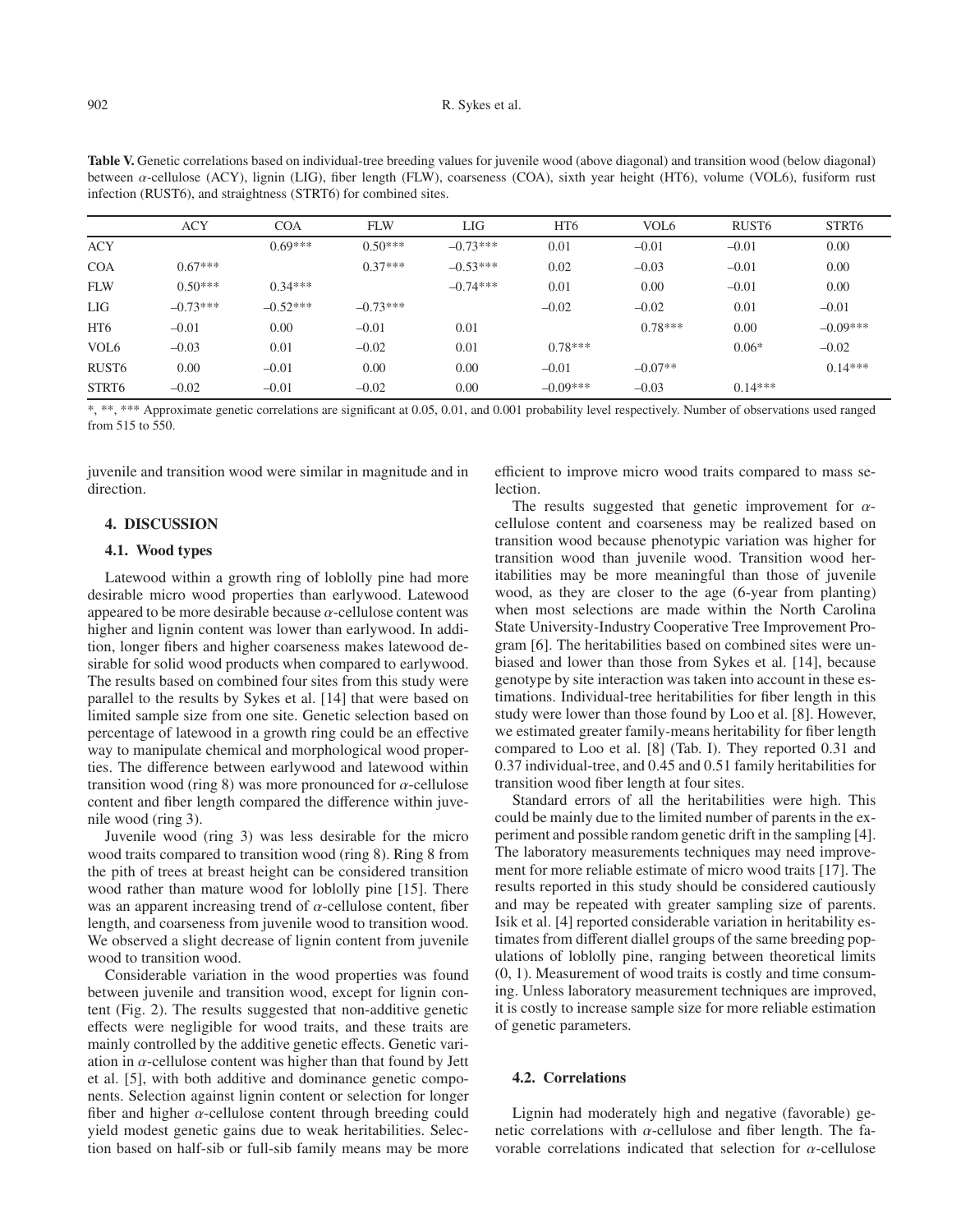content or fiber length could decrease lignin content in a selection program of loblolly pine. Increasing  $\alpha$ -cellulose content may result in the production of more paper per cubic meter of wood, less lignin, and more efficient pulping and bleaching. However, before considering one or two wood traits for breeding and selection, more efforts are needed. Tree improvement programs should decide which traits will be of most importance in the future before incorporating them into their breeding programs.

We used correlations between individual-tree breeding values as approximate genetic correlations for micro wood traits. Best-linear unbiased predicted individual-tree breeding values are the sum of the parental genetic contribution and fixed effects adjusted within-family values. Broad surveys of literature suggested that genetic and product-moment phenotypic correlations have the same sign and even the magnitude [2, 9]. Our finding also confirmed the relationships of phenotypic and genetic correlations reported in the literature. For example, phenotypic and approximate genetic correlations of lignin content with three other micro wood traits were all negative. Approximate genetic correlations were higher than phenotypic correlations. Correlations between breeding values could easily be used as approximate genetic correlations [9]. One of the advantages of correlations based on breeding values is that testing the significance is straightforward as they are conventional product-moment correlations.

#### **4.3. Genotype by site interactions**

Theoretically, type B genetic correlations range between 0.0 and 1.0. High correlation coefficients indicate lack of genotype by environment interactions. There was essentially no site by general combining ability interactions for  $\alpha$ -cellulose for juvenile and transition wood, mainly because of zero general combining ability by site interaction variances. The results suggested that parent trees do not interact noticeably with different sites for  $\alpha$ -cellulose. In contrast, for lignin content there was noticeable general combining ability by site interaction. Genotypes by site interactions were negligible for fiber length and coarseness. Although the test sites are not far from each other, they differed significantly for growth traits because of different soil fertility. The lack of genotype by environment interactions suggested that, genotypes improved for  $\alpha$ -cellulose, fiber length and coarseness could be deployed over a wide range of locations in the Piedmont region of the southern USA.

Relatively high specific combining ability by site interaction variances were observed for all wood traits (Tab. II). The percentage of specific combining ability by site interaction variance ranged between 20 to 37% for all traits, except fiber length for juvenile wood. Our results suggested that loblolly pine full-sib families were less stable across different site conditions than half-sib families for these wood properties. If site by specific combining ability interactions continue to be important, as shown in this study, breeding for full-sib family deployment strategy may be considered for the improvement of micro wood traits. However, this difference between halfsib and full-sib family may be due to different sample size and relatively large measurement error of these traits in the laboratory. In addition, lack of non-additive genetic effects (except  $\alpha$ cellulose for transition wood) may indicate that rank changes of full-families from one site to another could be mainly due to the environmental noise. Isik et al. [4] reported a wide range of type B genetic correlations for height from different diallel groups of the same breeding population. They suggested that the variation in variance estimates from diallels could be due to sampling and random genetic drift.

## **5. CONCLUSION**

Wood traits were mainly under additive genetic control. Non-additive genetic effects appeared to be negligible. Individual-tree heritabilities were generally weak, but family heritabilities were moderate. General combining ability by site interaction for  $\alpha$ -cellulose was zero. Specific combining ability by site interaction variance was high for all the traits, explaining up to 30% of the total phenotypic variance. Chemical wood traits had weak relationships with height growth, volume, and stem straightness. Genetic correlations of lignin with  $\alpha$ -cellulose and fiber length were moderately high and favorable (negative); suggesting that selection for  $\alpha$ -cellulose content or for fiber length may lead to a decrease in lignin content in breeding populations of loblolly pine. The results from this study were based on a small number of parents  $(n = 12)$ . Further research is needed to fully understand the genetic basis of chemical wood traits and their potential for inclusion in tree improvement programs.

**Acknowledgements:** This study was supported a grant from the Department of Energy (Grant DE-FC36-01GO10624), NCSU-Industry Cooperative Tree Improvement Program, Department of Forestry, and Department of Wood and Paper Sciences at NC State University.

#### **REFERENCES**

- [1] DeBell J.D., Gartner B.L., DeBell D.S., Fiber length in young hybrid *Populus* stems grown at extremely different rates, Can. J. For. Res. 28 (1998) 603–608.
- [2] Falconer D.S., Mackay T.F., Introduction to quantitative genetics, Prentice Hall Harlow, England, 1996.
- [3] Gwaze D.P., Wolliams J.A., Kanowski P.J., Bridgwater F.E., Interactions of genotype with site for height and stem straightness in *Pinus taeda* in Zimbabwe, Silvae Genet. 50 (2001) 135–140.
- [4] Isik F., Boos D.D., Li B., The distribution of genetic parameter estimates and confidence intervals from small disconnected diallels, Theor. Appl. Genet. 110 (2005) 1236–1243.
- [5] Jett J.B., Weir R.J., Barker J.A., The inheritance of cellulose in loblolly pine, TAPPI Forest Biology Conference Proceedings, TAPPI Press, Madison 1977.
- [6] Li B., McKeand S., Weir R., Tree improvement and sustainable forestry – impact of two cycles of loblolly pine breeding in the USA, For. Genet. 6 (1999) 229–234.
- [7] Littell R.C., Milliken G.A., Stroup W.W., Wolfinger R.D., SAS System for Mixed Models, SAS Institute Inc. Cary, NC, 1996.
- [8] Loo J.A., Tauer C.G., McNew R.W., Genetic-variation in the time of transition from juvenile to mature wood in loblolly-pine (*Pinus taeda* L.), Silvae Genet. 34 (1985) 14–19.